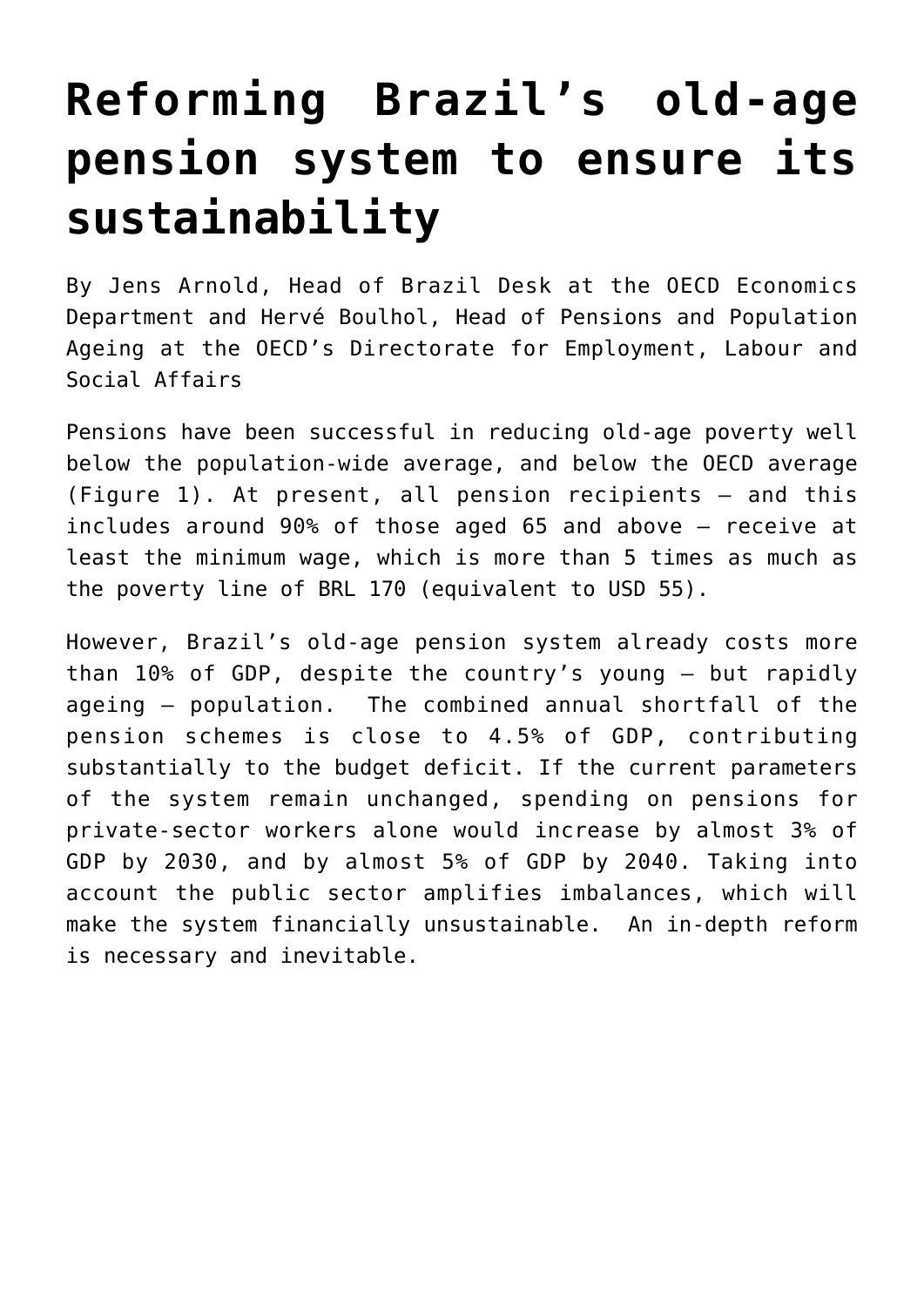



Several policy measures could contribute to containing pension expenditures. Raising Brazil's low average retirement ages of 56 years for men and 53 years for women appears urgent, by introducing a binding minimum retirement age. Many OECD countries are now gradually moving their normal retirement ages beyond 65 years for men and women. In contrast to Brazil's pension system, all public pension schemes in OECD countries include a minimum retirement age.

Brazil also stands out for high pension benefits relative to working-age incomes, in particular for low-wage earners, paid at low retirement ages (Figure 2). In the OECD, an averagewage full-career worker will get a pension paying 53% of preretirement earnings at the age of 65.5 years, compared to 70% for men and 53% for women in Brazil at age 55 and 50, respectively. Moreover, the minimum pension benefit is equal to the minimum wage, which has led to real increases in the minimum pension of almost 90% over the last 10 years. The minimum pension is available after 35 years of contribution or from age 65 after only 15 years of contribution.